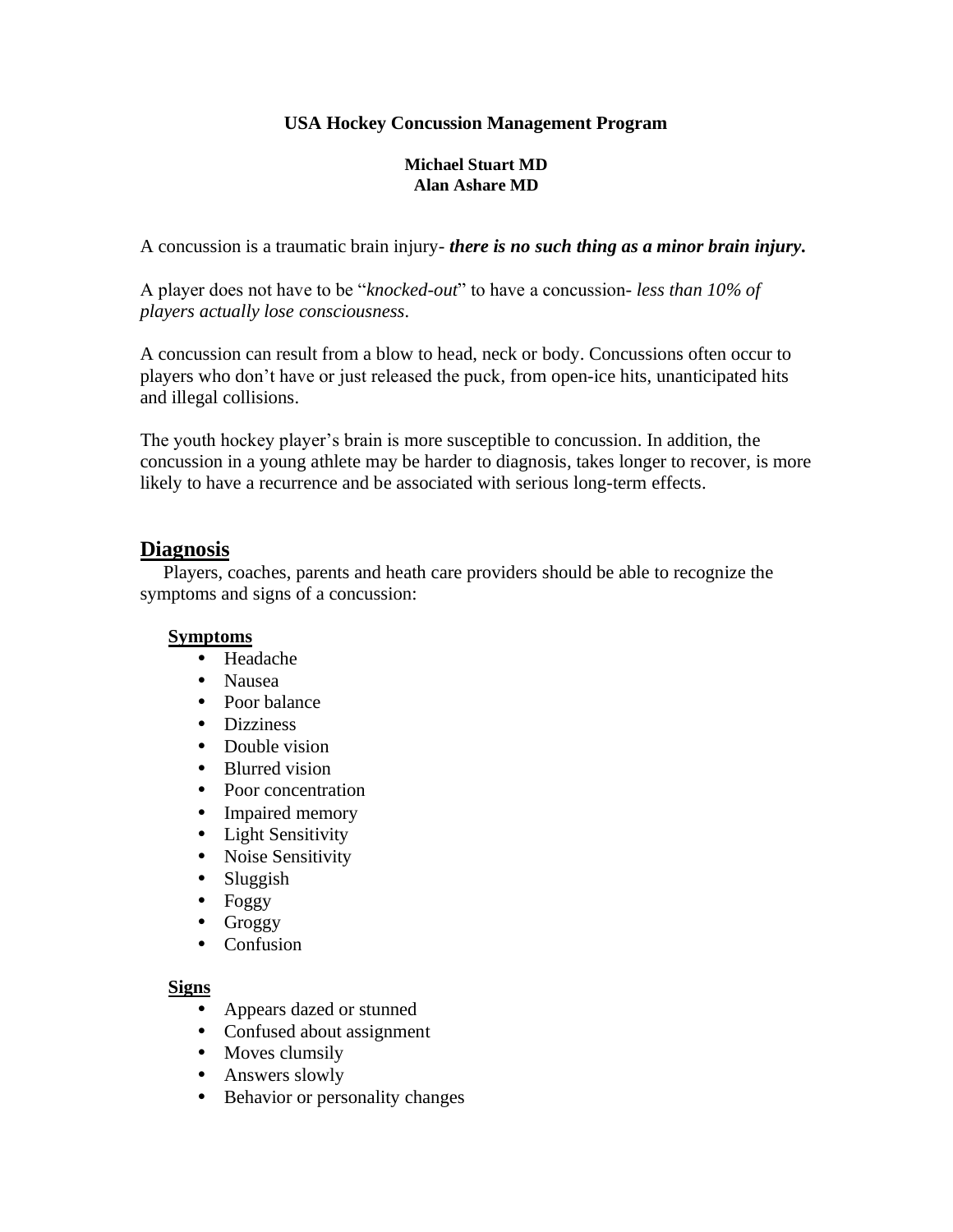- Unsure of score or opponent
- Can't recall events after the injury
- Can't recall events before the injury

# **Management Protocol**

**1.** If the player is unresponsive- call for help & dial 911

- **2.** If the athlete is *not breathing*: start CPR
	- $\checkmark$  DO NOT move the athlete
	- $\checkmark$  DO NOT remove the helmet
	- $\checkmark$  DO NOT rush the evaluation
- **3.** Assume a neck injury *until proven otherwise*
	- $\checkmark$  DO NOT have the athlete sit up or skate off until you have determined:
		- no neck pain
		- no pain, numbness or tingling
		- no midline neck tenderness
		- normal muscle strength
		- normal sensation to light touch
- **4.** If the athlete is conscious & responsive without symptoms or signs of a neck injury…
	- help the player off the ice to the locker room
	- perform an evaluation
	- do not leave them alone
- **5.** Evaluate the player in the locker room:
	- Ask about concussion *symptoms* (How do you feel?)
	- Examine for *signs*
	- Verify *orientation* (What day is it?, What is the score?, Who are we playing?)
	- Check *immediate memory* (Repeat a list of 5 words)
	- Test *concentration* (List the months in reverse order)
	- Test *balance* (have the players stand on both legs, one leg and one foor in front of the other with their eyes closed for 20 seconds)
	- Check *delayed recall* (repeat the previous 5 words after 5-10 minutes)

**6.** A player with any symptoms or signs, disorientation, impaired memory, concentration, balance or recall has a concussion.

## **"When in doubt, sit them out"**

• Remove immediately from play (training, practice or game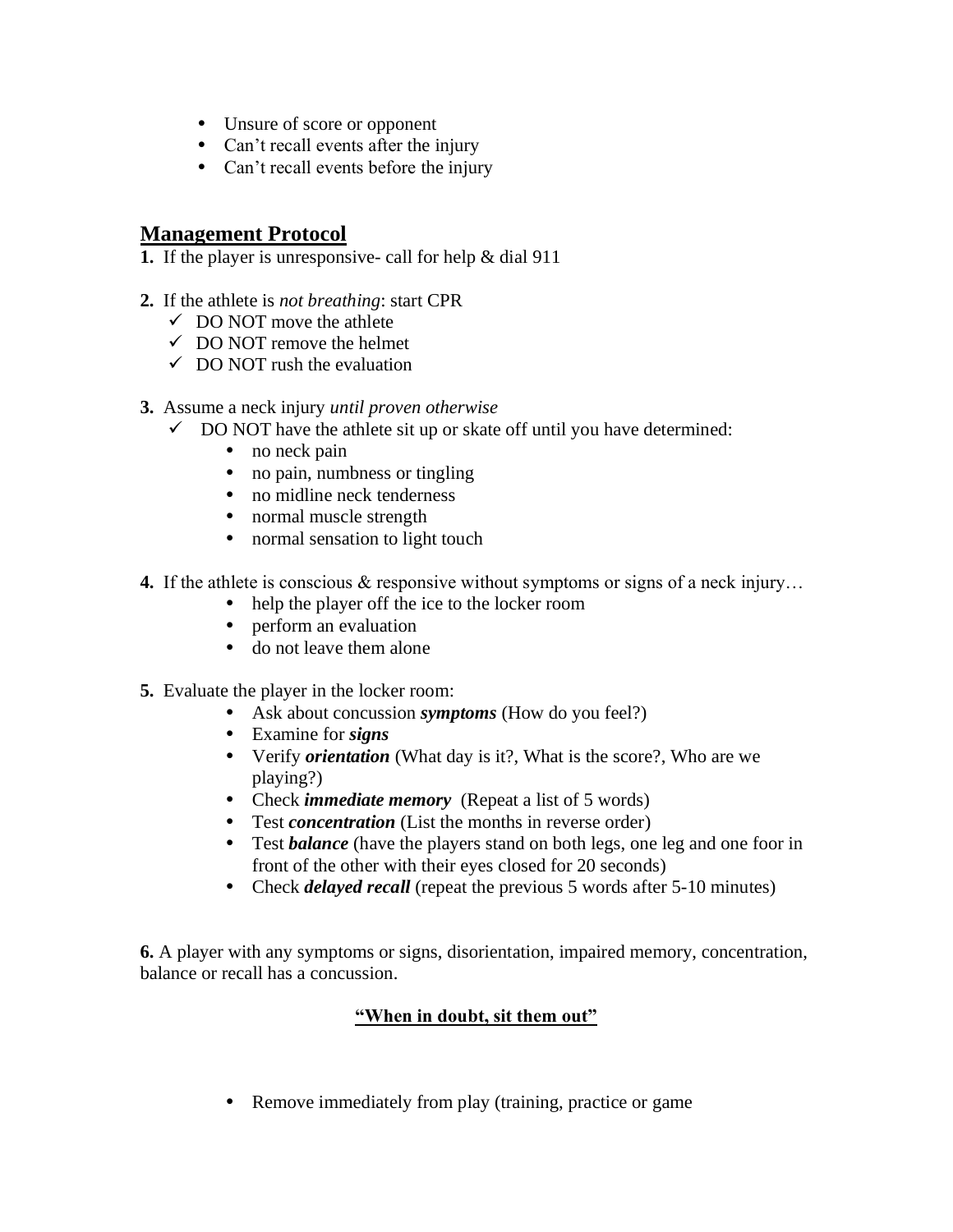- Inform the player's parents
- Refer the athlete to a qualified health-care professional
- Medical clearance is required for return to play

**7.** If any of the signs or symptoms listed below develop or worsen: go to the hospital emergency department or dial **911**.

- $\triangleright$  Severe throbbing headache
- ➢ Dizziness or loss of coordination
- ➢ Memory loss or confusion
- $\triangleright$  Ringing in the ears (tinnitus)
- $\triangleright$  Blurred or double vision
- $\triangleright$  Unequal pupil size
- $\triangleright$  No pupil reaction to light
- $\triangleright$  Nausea and/or vomiting
- ➢ Slurred speech
- $\triangleright$  Convulsions or tremors
- $\triangleright$  Sleepiness or grogginess
- $\triangleright$  Clear fluid running from the nose and/or ears
- $\triangleright$  Numbness or paralysis (partial or complete)
- $\triangleright$  Difficulty in being aroused

**8.** An athlete who is *symptomatic* after a concussion requires complete *physical* and *cognitive rest.*

- A concussed athlete should not participate in any physical activity, return to school, play video games or text message if he or she is having symptoms at rest.
- Concussion symptoms & signs *evolve over time-* the severity of the injury and estimated time to return to play are unpredictable.

#### **USA Hockey Post-Concussion Functional Return to Play Protocol**

This protocol should not be initiated until after the athlete has been released to participate in the functional return to play protocol by a qualified health care provider. *If symptoms appear during a functional test, the test should be stopped and the athlete monitored until symptoms resolve*. No further functional testing should be performed that day. Functional testing may resume the following day at the previously asymptomatic level if the athlete remains asymptomatic. If symptoms do not resolve, appropriate medical attention should be obtained.

After each phase of functional testing, the presence of post-concussive symptoms should be assessed and progression to the next phase of functional testing will require the absence of post-concussive symptoms. Each phase requires *a minimum of 1 day* before progressing to the next phase.